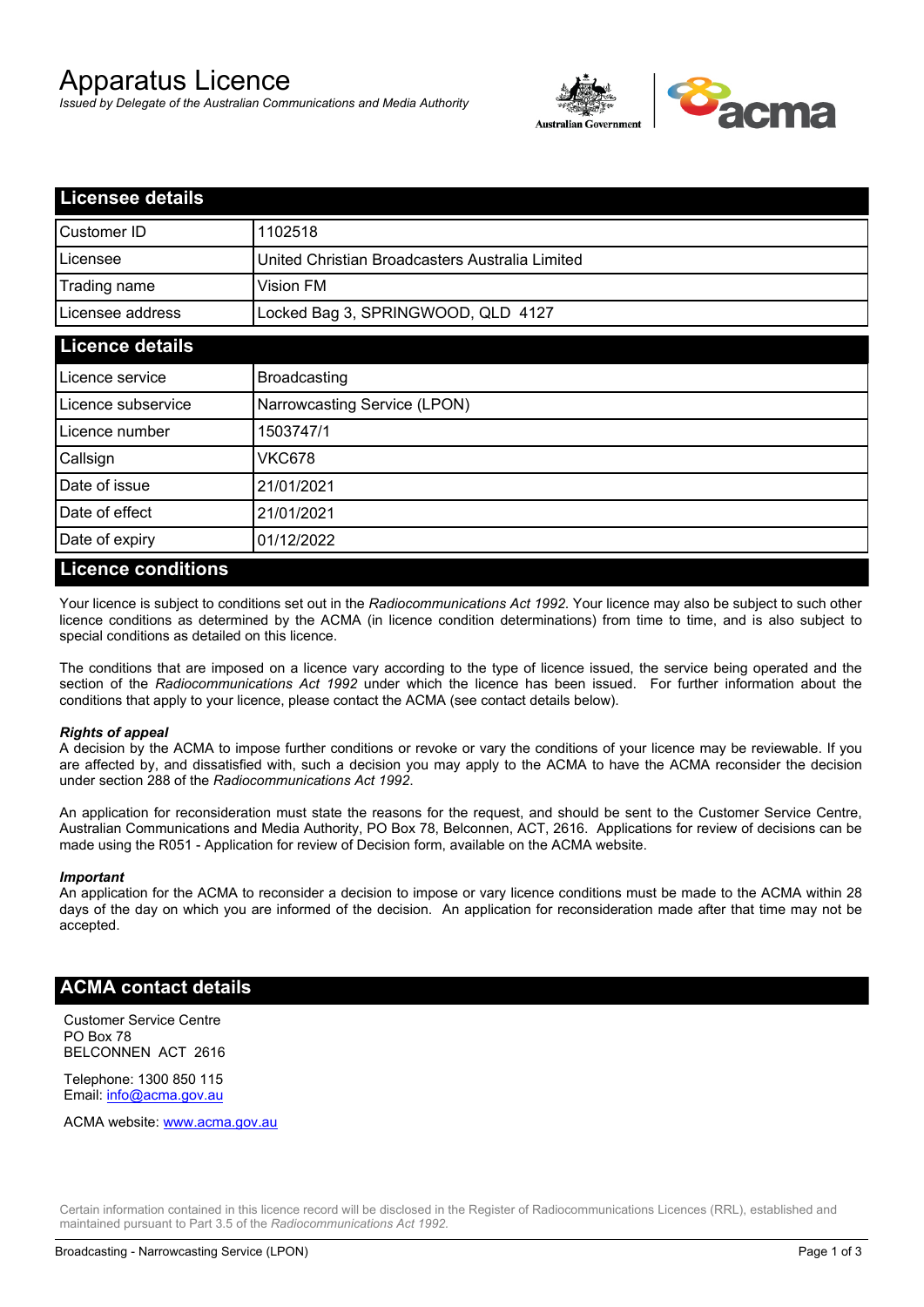## **Special Conditions applying to licence no.: 1503747/1**

The licensee is required to place advertisments in newspapers circulating within the coverage area of the transmitter within 7 days of the commencement of operations, or changes to operation conditions of the transmitter, asking members of the public to contact the licensee if they believe that operation of the transmitter is causing interference another service.

The received signal in any area zoned residential (as determined by the Australian Bureau of Statistics data for towns and cities) shall not exceed 48 DBUV/M measured at a height of 10 metres above ground at any location more than 2 km from the antenna.

The effective antenna height above average terrain shall not exceed 10 metres.

This licence can only be used to provide a low-power open narrowcasting service.

This licence is issued or renewed only for the period for which the frequency has been made available under section 34 of the Broadcasting Services Act 1992.

The licensee must ensure that no harmful interference shall be caused to the operation of any radiocommunication station or service. If the operation of the transmitter is causing interference to other services, the licensee is required, at the licensee's own expense, to adjust, or fit devices to, receivers in order to eliminate or minimise that interference

## **Advisory Notes applying to licence no.: 1503747/1**

Conditions applicable to the operation of Narrowcasting Service station(s) authorised under this licence can be found in the Radiocommunications Licence Conditions (Apparatus Licence) Determination and the Radiocommunications Licence Conditions (Broadcasting Licence) Determination. Copies of these determinations are available from the ACMA and from the ACMA home page (www.acma.gov.au).